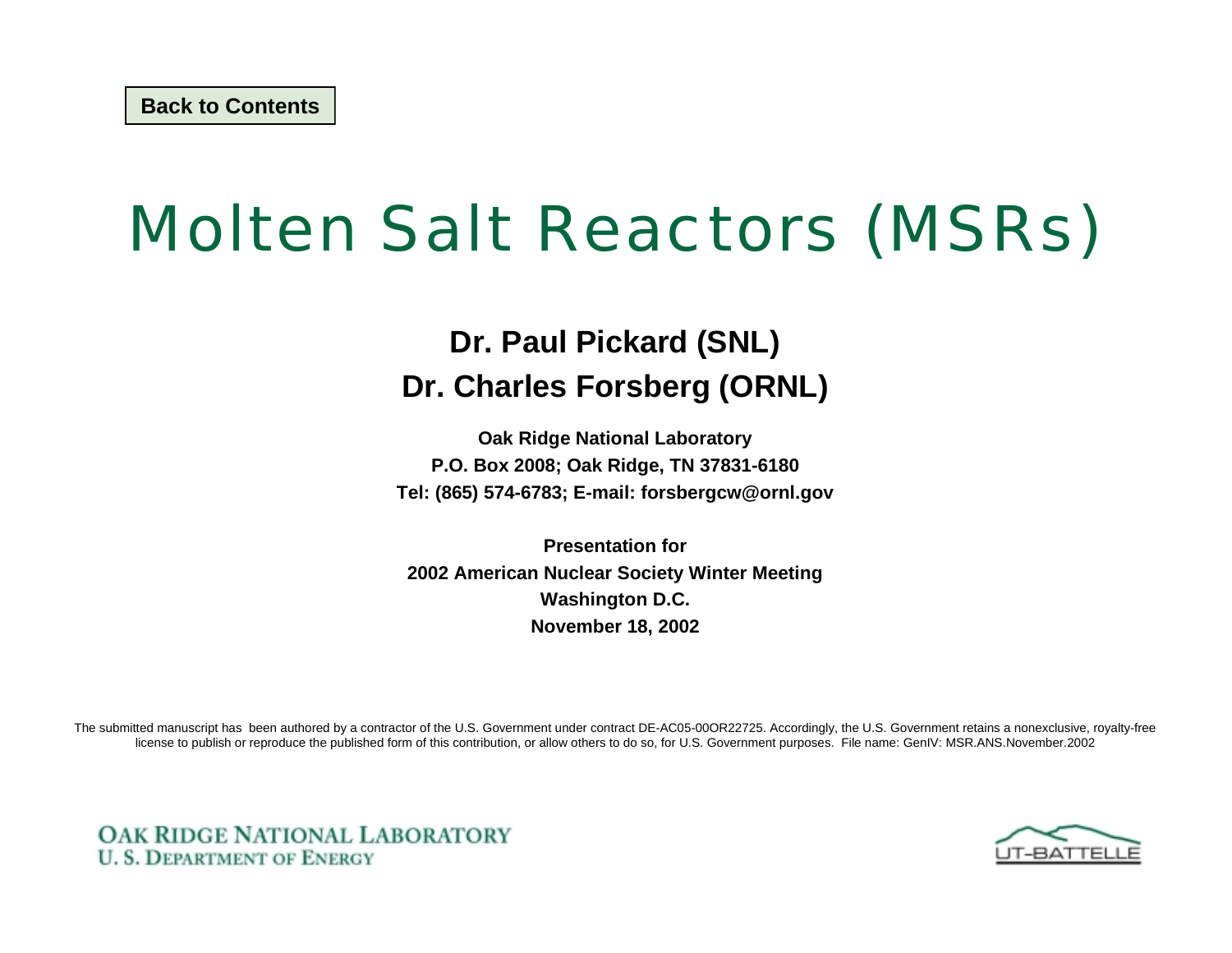### Molten Salt Reactors (MSRs) Use a Molten Salt Coolant Containing Dissolved Fuel

### • **Thermal Neutron Reactor**

- −**Molten fluoride salt**
- − **Fuel and fission products dissolved in fluoride salt**
- **Graphite moderator**
- **Two earlier development programs**
	- **Aircraft Nuclear Propulsion Program (1950s)**
	- **Molten Salt Breeder Reactor Program (1960s)**
- **Current interests (GenIV)**
	- **Waste (actinide) burning**
	- **Efficient electricity production**
	- **Hydrogen production (long term)**
	- **Fissile production (very long term)**

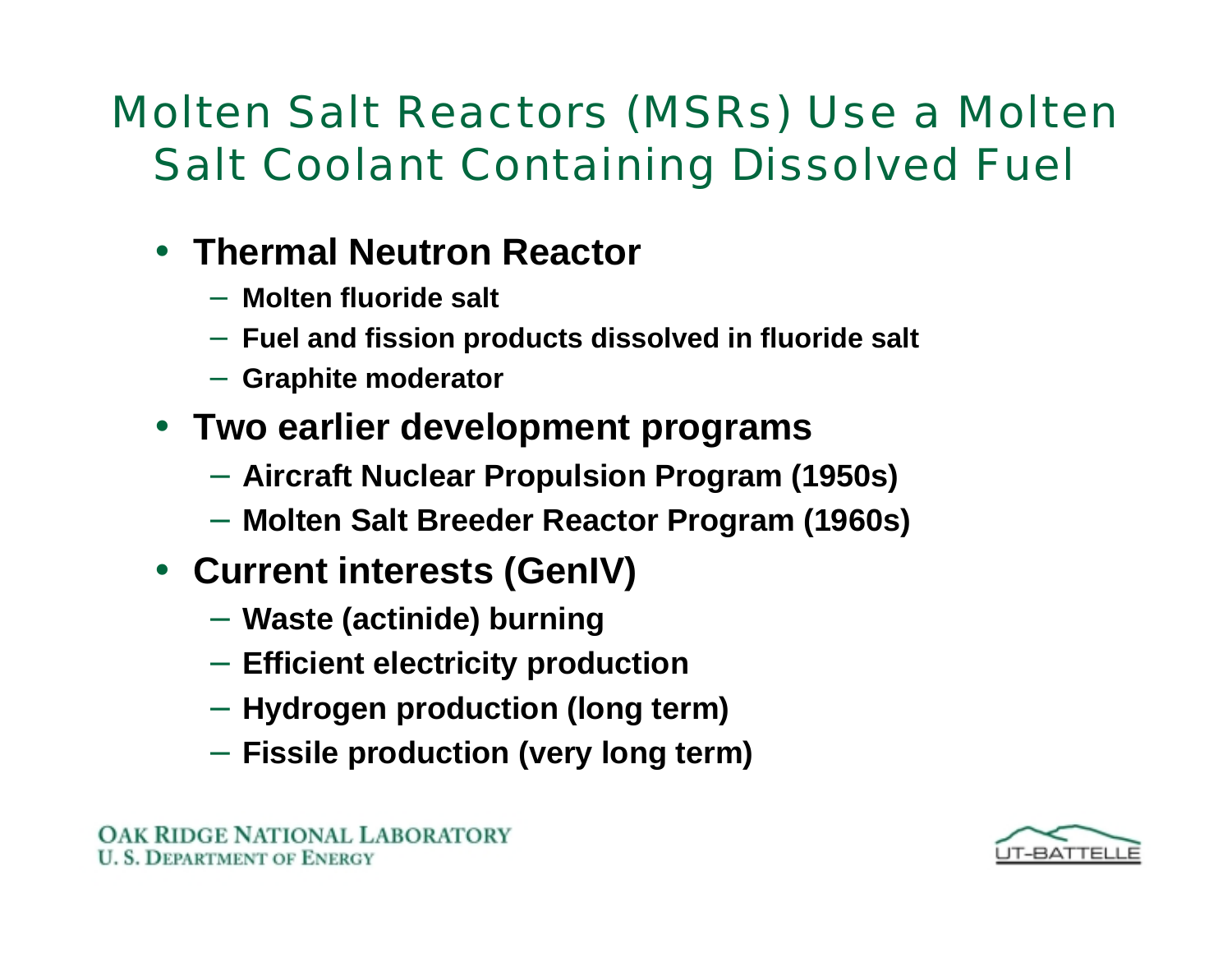## **Molten Salt Reactor**



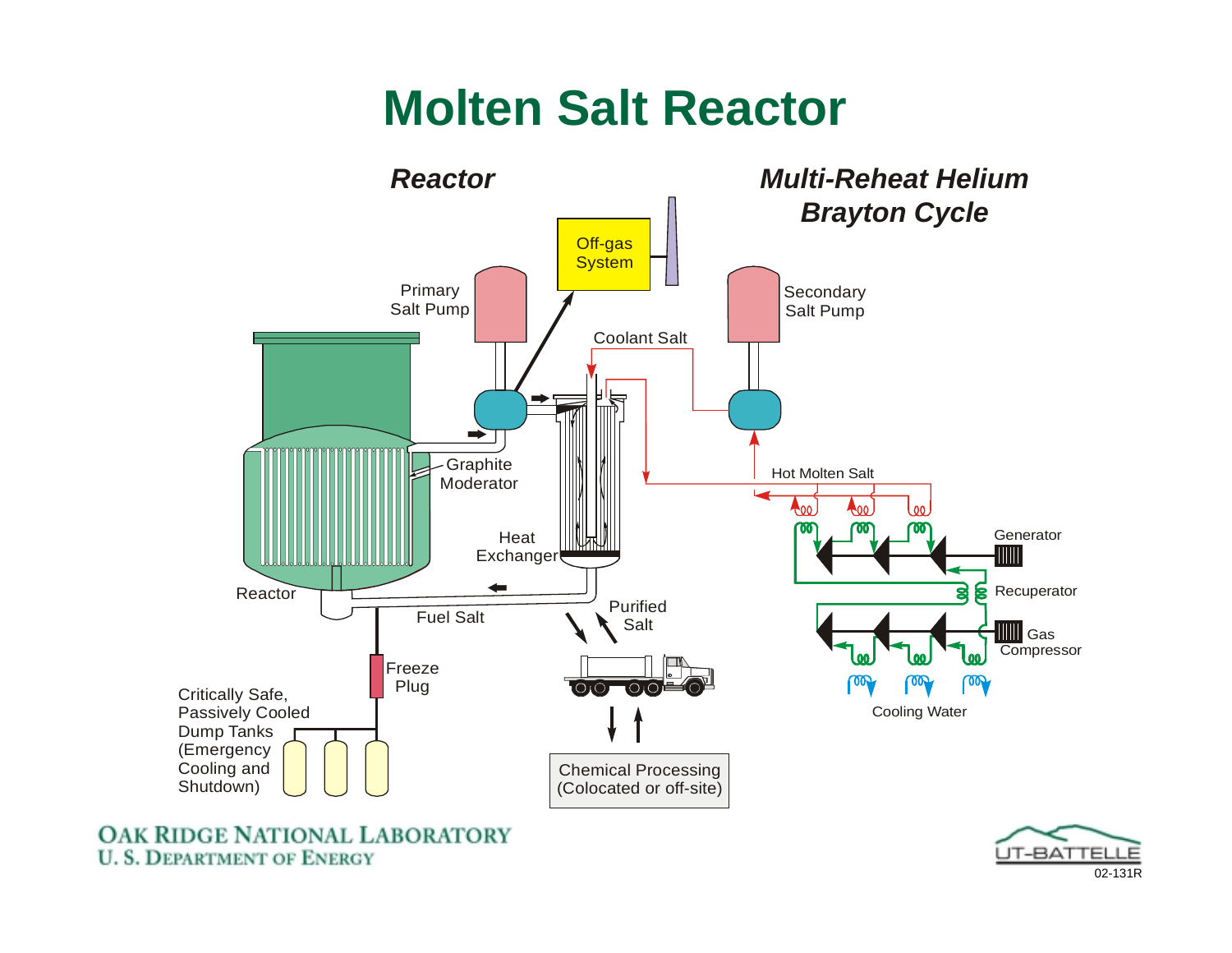Two Molten Salt Reactors (with Different Goals) Were Successfully Operated

- **Aircraft Reactor Experiment (ARE)**
	- **Program goal (1950s): military jet engine**
	- **Power: 2.5 MW(t)**
	- **Temperature out: 860°C**
	- $-$  Salt composition: NaF/ZrF<sub>4</sub>/UF<sub>4</sub>
- **Molten Salt Reactor Experiment (MSRE)**
	- **Program goal (1960s): breeder reactor**
	- **Power: 8 MW(t)**
	- **Temperature out: 650°C**
	- − **Salt: 7LiF/BeF 2/ThF 4/UF 4**

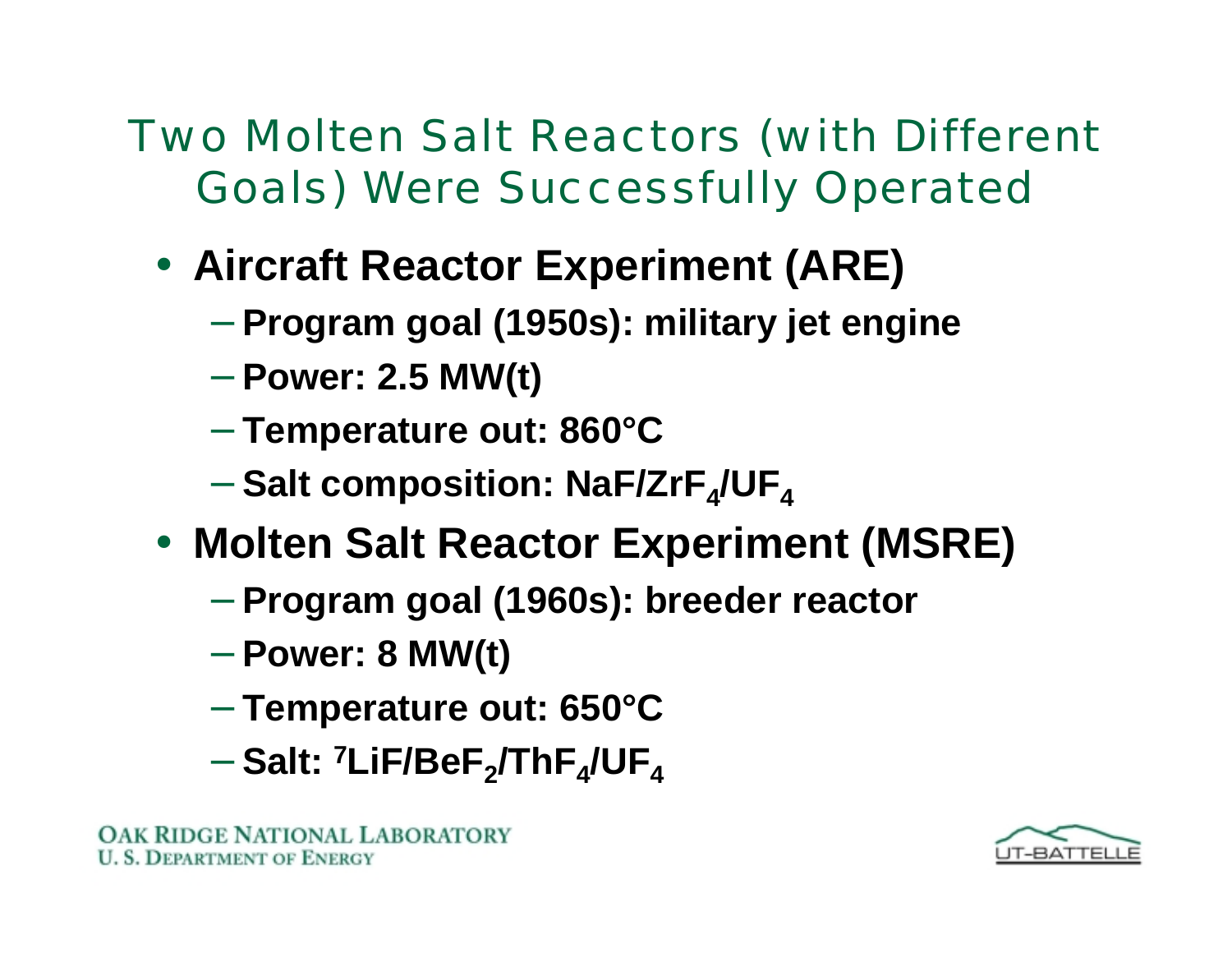### The Molten Salt Reactor Experiment Demonstrated the Concept

**Hours critical 17,655 Circulating fuel loop time hours 21,788 Equiv. full power hrs w/ 235U fuel 9,005 Equiv. full power hrs w/ 233U fuel 4,167**

#### **U-235 fuel operation**

- •**Critical June 1, 1965**
- •**Full power May 23, 1966**
- •**End operation Mar 26, 1968**

#### **U-233 fuel operation**

- •**Critical Oct 2, 1968**
- •**Full power Jan 28, 1969**
- • **Reactor shutdown Dec 12, 1969 Plutonium feed**



11. Flush Tank, 12. Containment Vessel, 13. Freeze Valve.

#### **MSRE power = 8 MW(t) Core volume <2 cubic meters**

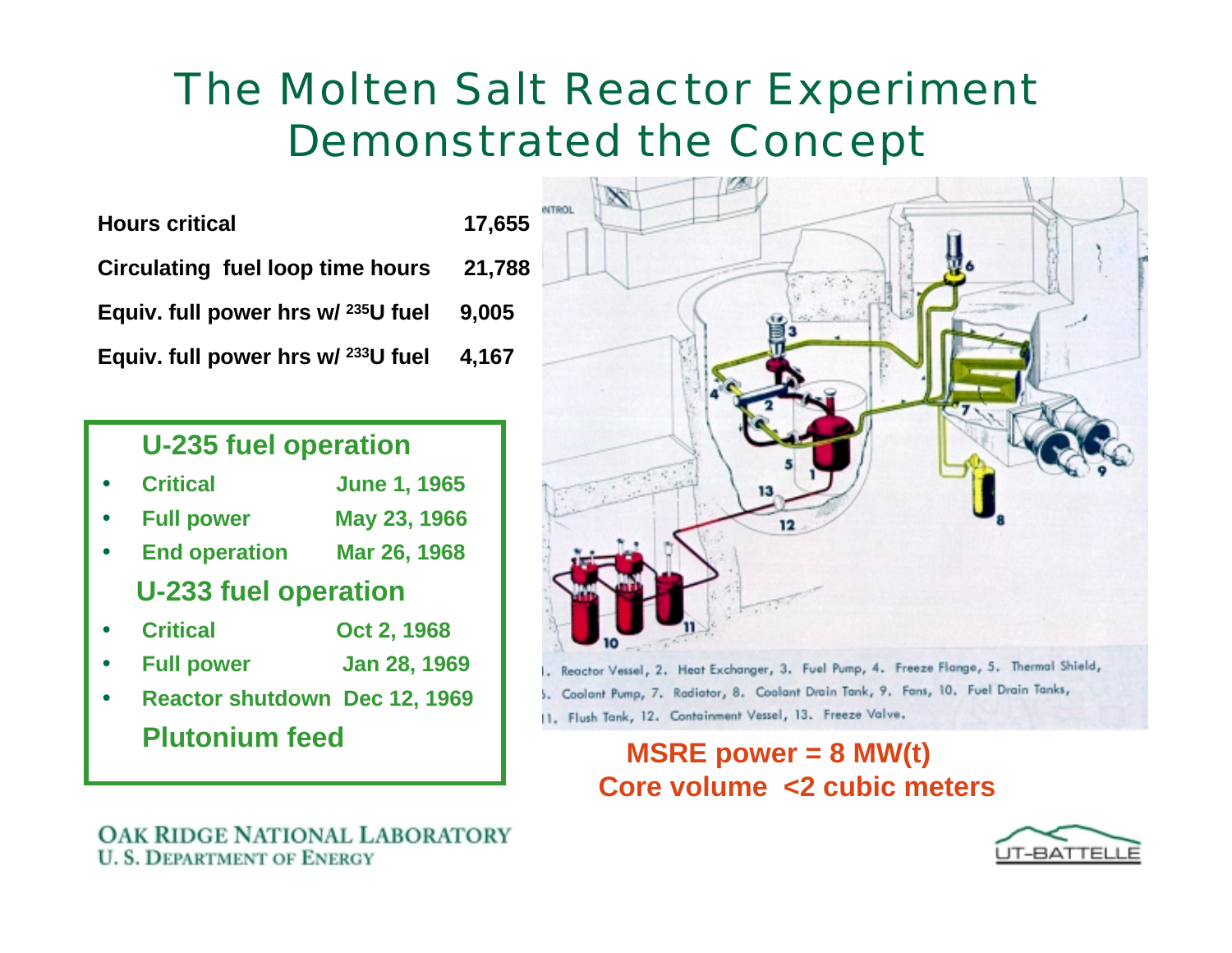#### **Molten Salt Reactors Have a Different Safety Approach that Allows Passive Safety in Large Reactors**



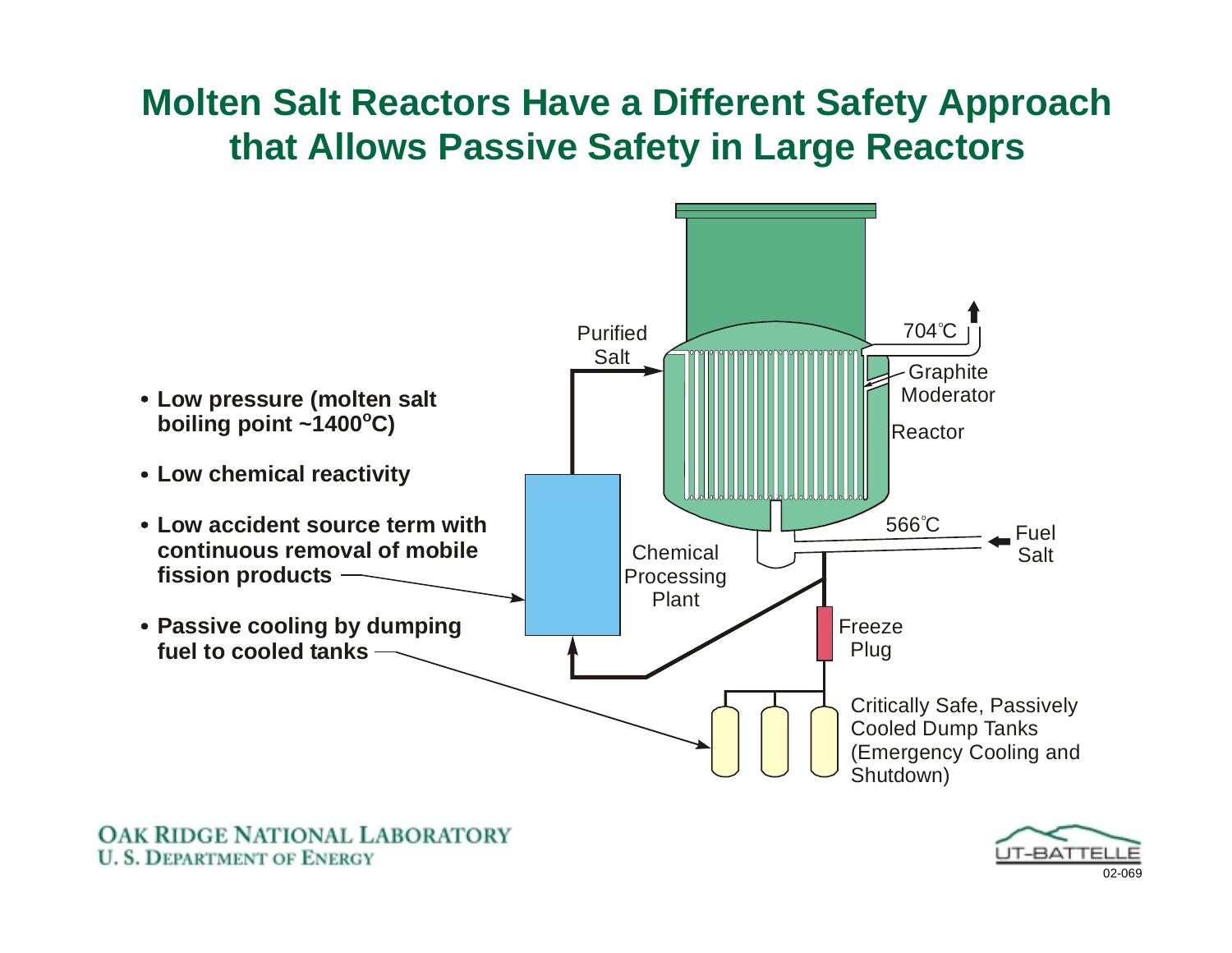## Multiple Fuel Cycle Options Exist (Process and Preferred Salt May Differ)

| <b>Fuel Cycle</b>                           | On-line<br><b>Processing</b> | <b>Molten</b><br><b>Salt</b> |
|---------------------------------------------|------------------------------|------------------------------|
| <b>Actinide burning</b>                     | Optional                     | $NaF-ZrF4$<br>other          |
| Once-through                                | Optional                     | $NaF-ZrF4$<br>other          |
| Denatured $(^{238}U)$                       | Limited                      | $NaF-ZrF4$<br>other          |
| <sup>233</sup> Th- <sup>233</sup> U Breeder | <b>Required</b>              | $7$ LiF-BeF <sub>2</sub>     |

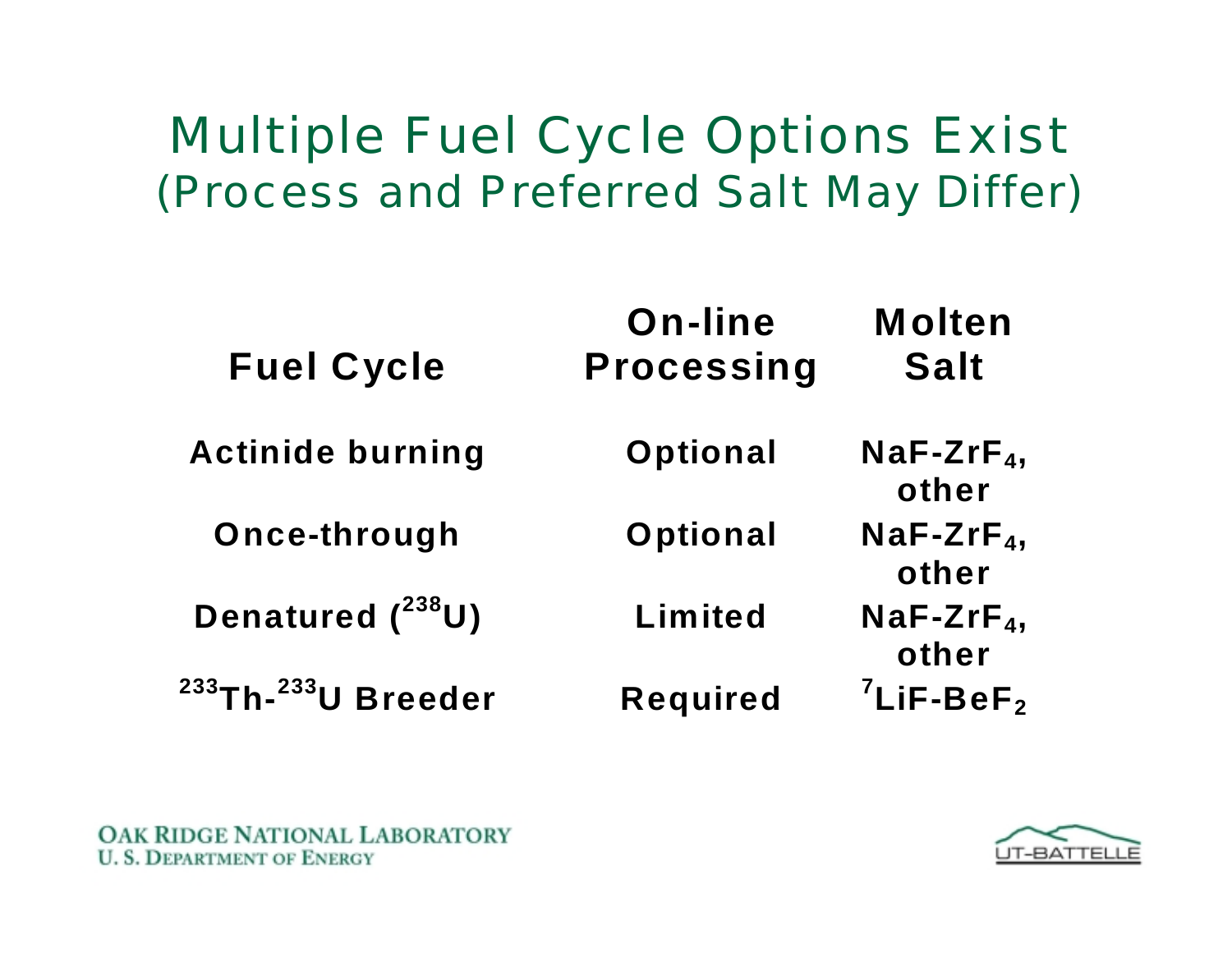### **The Major Interest in MSRs Is for Burning Actinides and Long-Lived Fission Products**



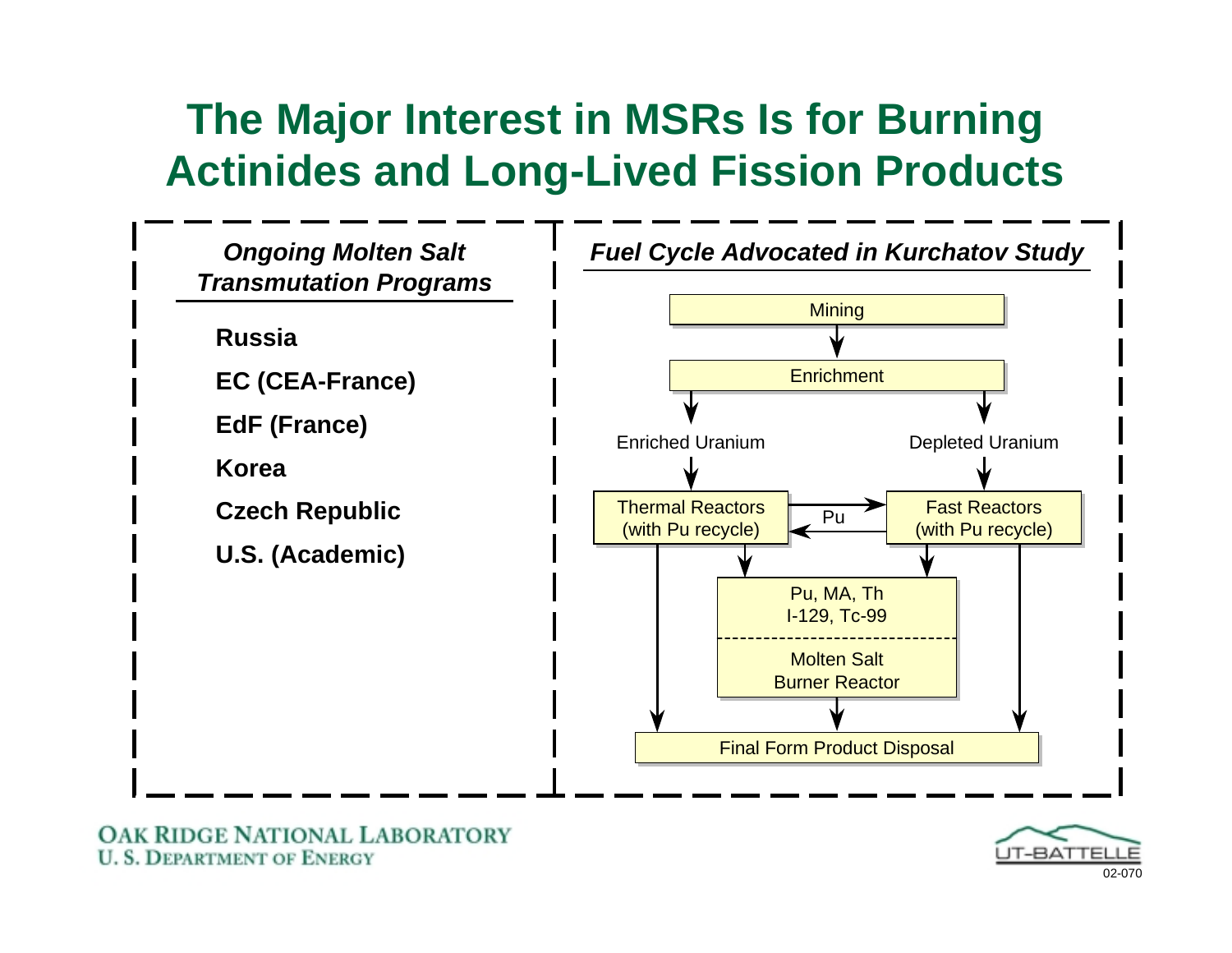### **MSRs Avoid Several Solid-Fuel-Reactor Problems with Burning Wastes (High-Burnup Pu, Am, Cm)**

**Power Reactor Cycle Waste-Burning Problems Avoided by MSR**



**U. S. DEPARTMENT OF ENERGY** 

**MSR Burner**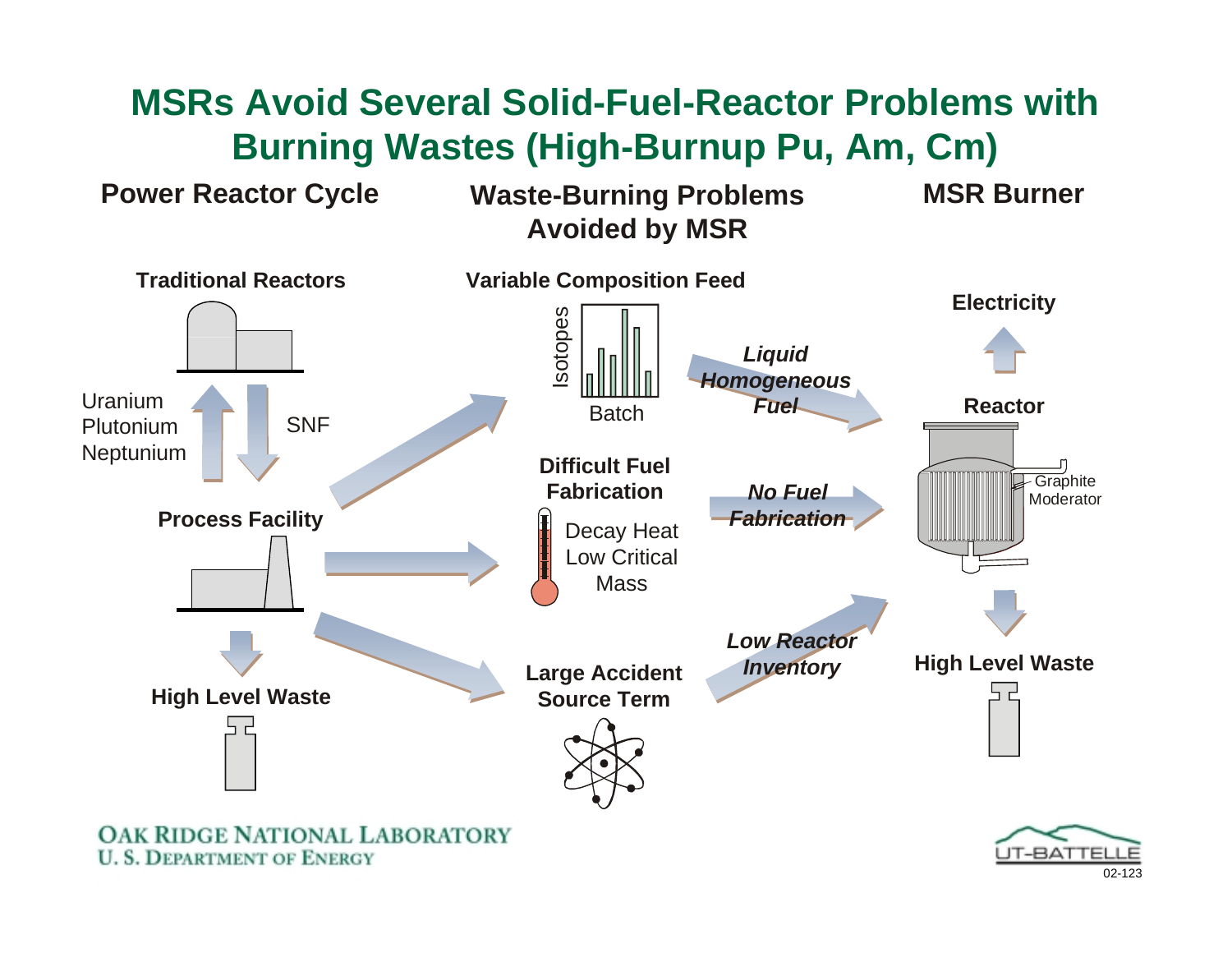### **Liquid-Cooled MSRs Deliver High-Temperature Heat over a Small Temperature Range (Meets Electricity and Hydrogen Production Requirements)**

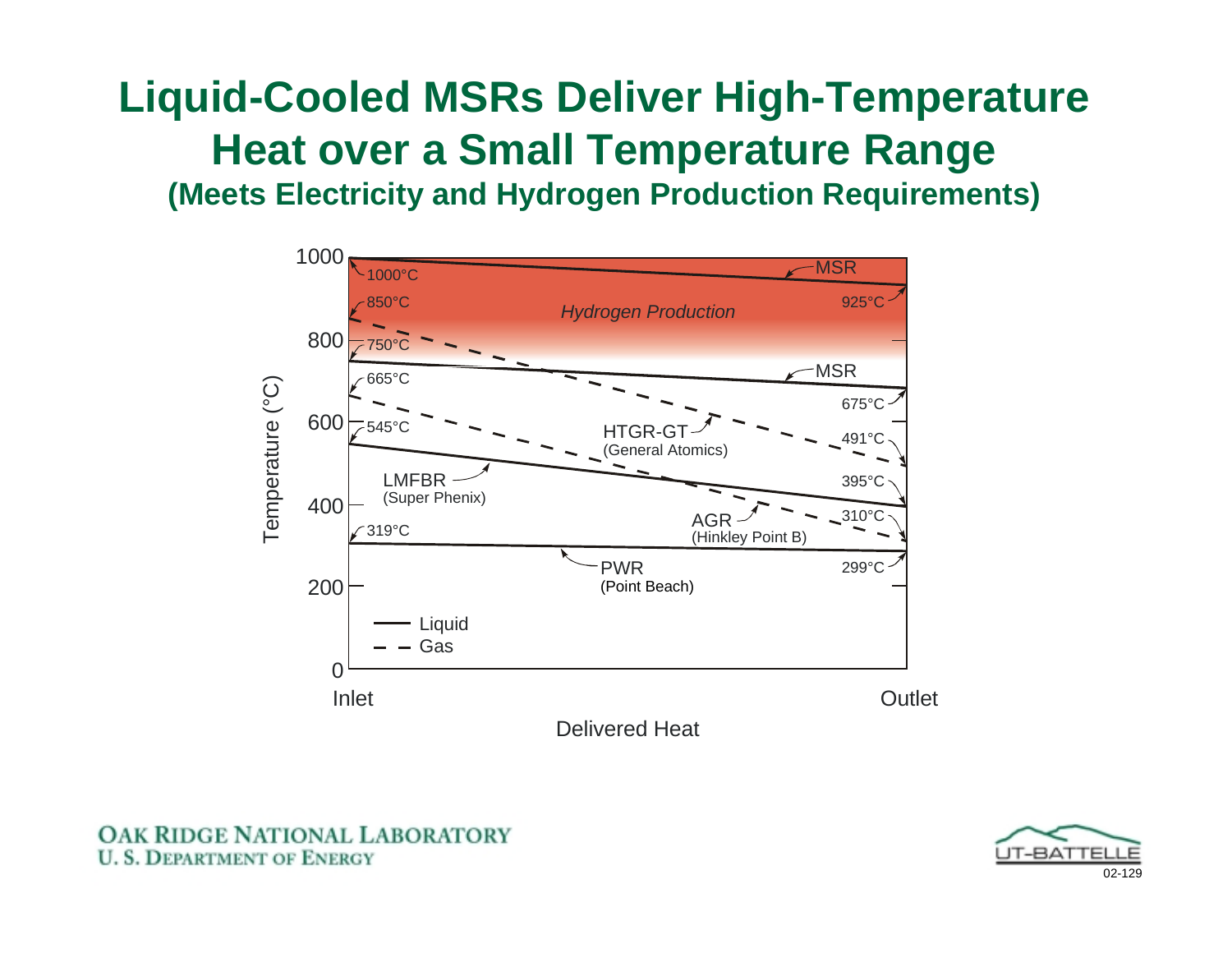Delivering Heat at Nearly Constant High Temperature Allows Use of Advanced Electric Power Cycles



- **Multi-reheat helium Brayton cycle**
- • **Cycle requirements**
	- −**High temperature**
	- − **All heat delivered at a high temperature**
- **Electrical efficiencies**
	- **705°C yields 45.5% (1970s reactor design exit temperature)**
	- **1000°C yields 60%**

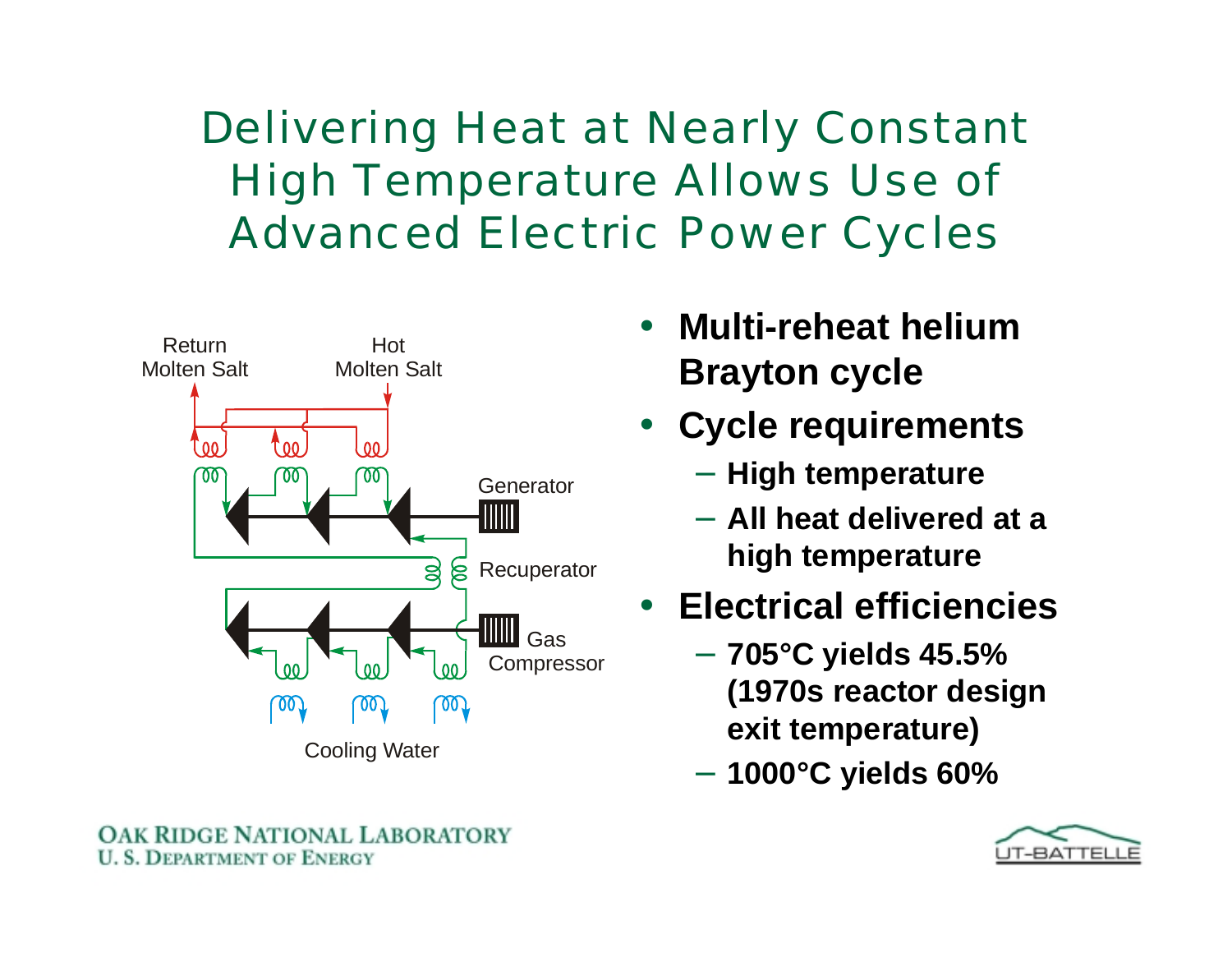### MSRs Have the Longer-Term Potential for Thermochemical Hydrogen Production



- **Hydrogen production requirements: (1) heat delivered at high temperature and (2) low pressure**
- $\bullet$  **Requirements similar to those for the first MSR:** the Aircraft Reactor Experiment (T<sub>out</sub> = 860°C)

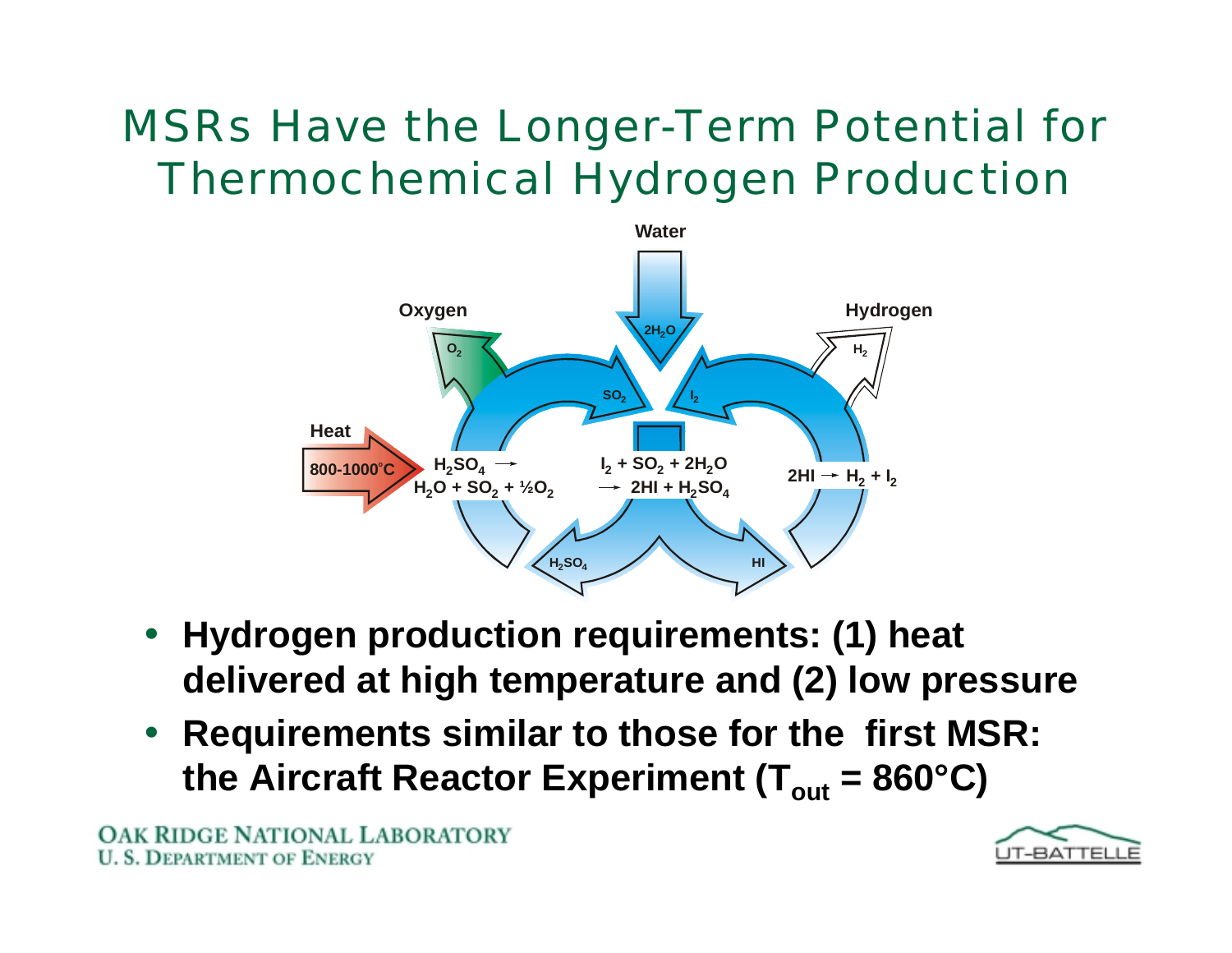# Extended Molten Salt Reactor Family

#### Molten Salt Fueled Molten Salt Cooled

- **Aircraft Nuclear Propulsion Program (1950s)**
- **Molten Salt Breeder Reactor Program (1960s)**
- **Waste burner (Russia, France, etc.)**
- $\bullet$  **Molten salt space reactor: Multimegawatt (United States)**

- **Advanced High-Temperature Reactor (hydrogen or electricity)**
- **Fusion reactors (tritium production with 6Li)**
	- − **Inertial**
	- **Magnetic**

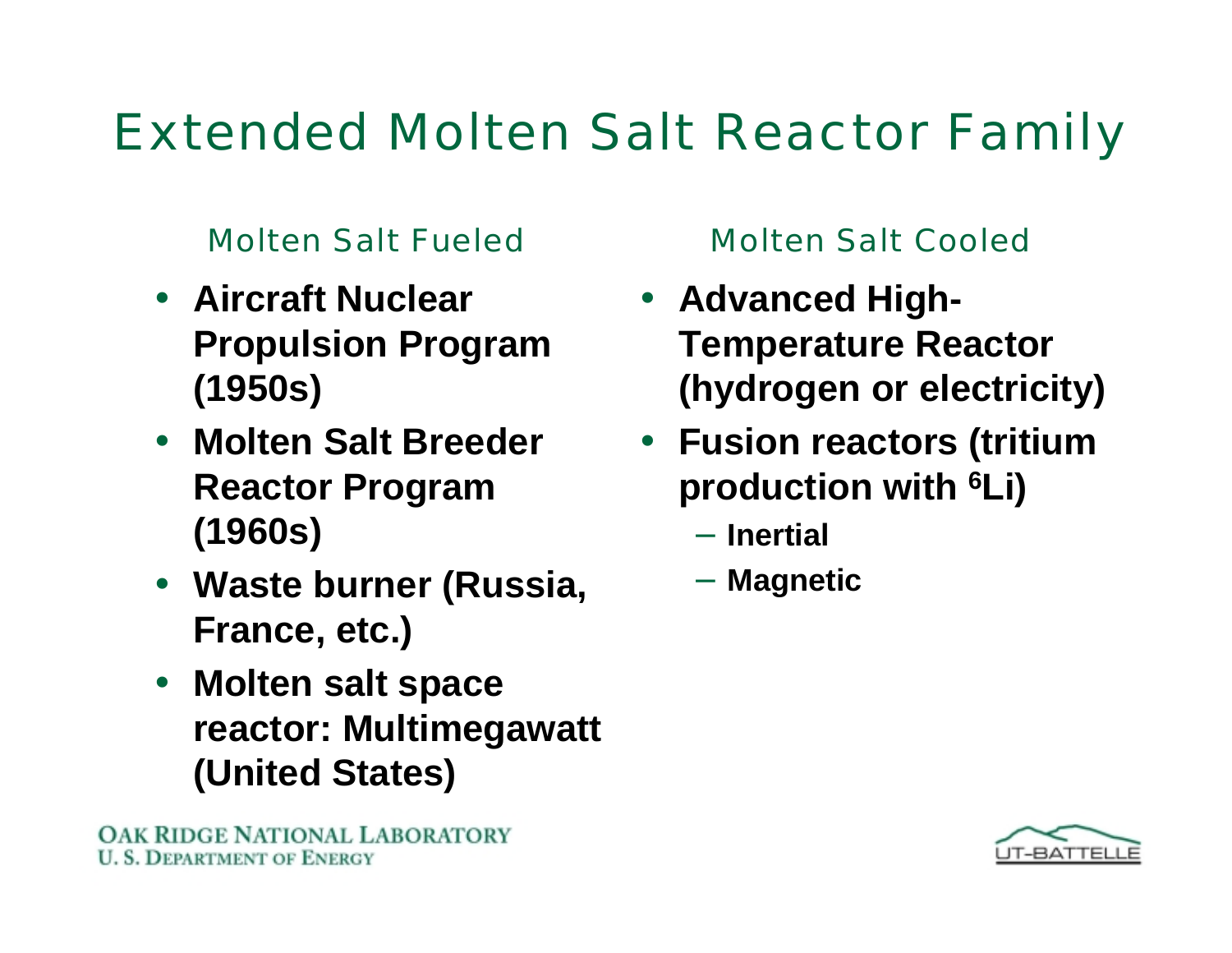## Areas for R&D

- **Actinide burning**
	- **Preferred salt composition for this mission**
	- **Choice of fuel salt for high actinide content**
- **Materials (particularly for hydrogen production)**
- **Disposition of noble metal fission products**
- **Engineering design**
	- **Update design (last detailed engineering design in early 1970s)**
	- **Adopt regulatory structure to liquid fuels**
	- **Modernize strategy for remote operations (required for MSR)**

**IDGE NATIONAL LABORATORY DEPARTMENT OF ENERGY**